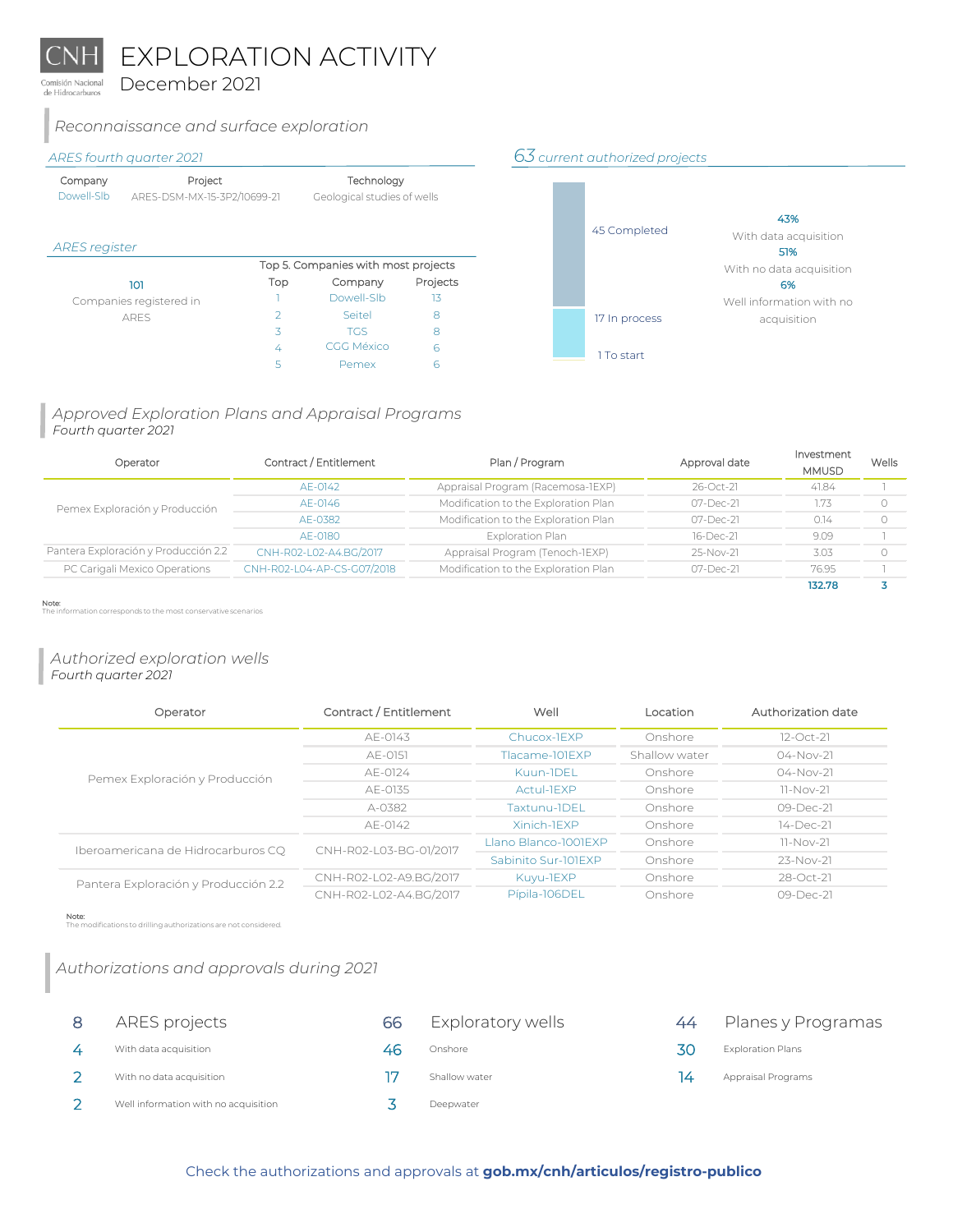EXPLORATION ACTIVITY

December 2021 Comisión Nacional de Hidrocarburos

*Exploration wells completed*

### *Result of completed wells in 2021 Exploration success rates*

|                               | Entitlements | Contracts |             |
|-------------------------------|--------------|-----------|-------------|
| Oil producer                  | ス            |           |             |
| Oil discoverer                | 10           |           | 47          |
| Gas and condensate producer   |              |           | Exploratory |
| Gas and condensate discoverer |              | ス         |             |
| Non-commercial producer       | ζ            |           |             |
| Dry gas producer              |              |           | Appraisal   |
| Invaded with water            |              |           |             |
|                               |              |           |             |
| Mechanical accident           |              |           |             |
|                               | 32           |           |             |

### *Follow up of exploration wells completed in 2021*



Exploratory success rate includes wells with the following results: producer, discoverer, successful and non-commercial producer.

**Onshore** Shallow waters Deep water

| Operator                   | Contract / Entitlement     | Well                         | Result                                   |                 |        | Drilling start and end |        |      |
|----------------------------|----------------------------|------------------------------|------------------------------------------|-----------------|--------|------------------------|--------|------|
|                            |                            | Xolotl-1DEL                  | Oil discoverer                           | <b>Contract</b> |        |                        |        |      |
|                            |                            | Tlakati-1EXP                 | Oil discoverer                           |                 |        |                        |        |      |
|                            |                            | Pokche-2DEL                  | Non-commercial producer                  |                 |        |                        |        |      |
|                            | AE-0151                    | Pokche-3DEL                  | Oil producer                             |                 |        |                        |        |      |
|                            |                            | Pokche-IDEL                  | Oil producer                             |                 |        |                        |        |      |
|                            |                            | Siyan-1AEXP                  | Non-commercial producer                  |                 |        |                        |        |      |
|                            |                            | Tekuani-1EXP                 | Oil discoverer                           |                 |        |                        |        |      |
|                            |                            | Tlacame-101EXP               | Invaded with water                       |                 |        |                        |        |      |
|                            |                            | Kusum-1EXP                   | Mechanical accident                      |                 |        |                        |        |      |
|                            | AE-0125                    | Boxju-1EXP                   | Invaded with water                       |                 |        |                        |        |      |
|                            |                            | Tepaxtli-1EXP                | Mechanical accident                      |                 |        |                        |        |      |
|                            |                            | Niquita-1EXP                 | Oil discoverer                           |                 |        |                        |        |      |
|                            | AE-0152                    | Chamak-1EXP                  | Oil discoverer                           |                 |        |                        |        |      |
|                            |                            | Saap-1EXP                    | Oil discoverer                           |                 |        |                        |        |      |
|                            |                            | Ixachi-1101EXP               | Non-commercial producer                  |                 |        |                        |        |      |
| Pemex Exploración y        | AE-0032                    | Ixachi-2001EXP               | Gas and condensate discoverer            |                 |        |                        |        |      |
| Producción                 |                            | Quesqui-3DEL                 | Gas and condensate producer              |                 |        |                        |        |      |
|                            | AE-0053                    | Quesqui-2DEL                 | Gas and condensate producer              |                 |        |                        |        |      |
|                            |                            | Tacam-IEXP                   | Invaded with water                       |                 |        |                        |        |      |
|                            | AE-0122                    | Nipxi-1EXP                   | Non-commercial producer                  |                 |        |                        |        |      |
|                            |                            | Copali-1EXP                  | Oil discoverer                           |                 |        |                        |        |      |
|                            | AE-0148                    | Camatl-1DEL                  | Oil producer                             |                 |        |                        |        |      |
|                            |                            | Kuun-1EXP                    | Oil discoverer                           |                 |        |                        |        |      |
|                            | AE-0124                    | Miztli-1EXP                  | Mechanical accident                      |                 |        |                        |        |      |
|                            | AE-0047                    |                              | Invaded with water                       |                 |        |                        |        |      |
|                            | AE-0056                    | Yaxjut-ISON<br>Cibix-1001EXP | Oil discoverer                           |                 |        |                        |        |      |
|                            | AE-0140                    | Chauk-1EXP                   |                                          |                 |        |                        |        |      |
|                            | AE-0156                    | Uts-1EXP                     | Invaded with water<br>Invaded with water |                 |        |                        |        |      |
|                            |                            | Jechel-1EXP                  | Mechanical accident                      |                 |        |                        |        |      |
|                            | AE-0146                    |                              |                                          |                 |        |                        |        |      |
|                            | A-0385                     | Chawila-1EXP                 | Gas and condensate discoverer            |                 |        |                        |        |      |
|                            | AE-0138                    | Churingo-1EXP                | Dry                                      |                 |        |                        |        |      |
|                            | AE-0142                    | Racemosa-1EXP                | Oil discoverer                           |                 |        |                        |        |      |
| Pantera Exploración y      | CNH-R02-L02-A8.BG/2017     | Rimo-1EXP                    | Invaded with water                       |                 |        |                        |        |      |
| Producción 2.2             |                            | Taskuyu-1EXP                 | Dry                                      |                 |        |                        |        |      |
|                            | CNH-R02-L02-A4.BG/2017     | Granaditas-106DEL            | Gas and condensate producer              |                 |        |                        |        |      |
| Shell Exploracion y        | CNH-R02-L04-AP-PG03/2018   | Chimalli-1EXP                | Dry                                      |                 |        |                        |        |      |
| Extraccion de Mexico       | CNH-R02-L04-AP-PG06/2018   | Xuyi-1EXP                    | Dry                                      |                 |        |                        |        |      |
|                            | CNH-R02-L04-AP-PG07/2018   | Xochicalco-IEXP              | Non-commercial producer                  |                 |        |                        |        |      |
| Operadora Bloque 12        | CNH-R02-L03-CS-04/2017     | Jamalem-IEXP                 | Gas and condensate discoverer            |                 |        |                        |        |      |
|                            |                            | Ochpán-IEXP                  | Gas and condensate discoverer            |                 |        |                        |        |      |
| China Offshore Oil         | CNH-R01-L04-A1.CPP/2016    | Ameyali-1EXP                 | Non-commercial producer                  | П               |        |                        |        |      |
| Corporation E&P Mexico     | CNH-R01-L04-A4.CPP/2016    | Xakpún-1EXP                  | Dry                                      |                 |        |                        |        |      |
| Repsol Exploración México  | CNH-R02-L04-AP-CS-G10/2018 | Chak-1EXP                    | Dry                                      |                 |        |                        |        |      |
|                            |                            | Polok-2DEL                   | Oil producer                             |                 |        |                        |        |      |
| PC Carigali Mexico         | CNH-R02-L01-A6.CS/2017     | Moyote-1EXP                  | Dry                                      |                 |        |                        |        |      |
| Operations                 | CNH-R02-L04-AP-CM-G03/2018 | Bacalar-1EXP                 | Dry                                      |                 |        |                        |        |      |
| Jaguar Exploración y       | CNH-R02-L03-VC-02/2017     | Pikit-1EXP                   | Gas and condensate discoverer            |                 |        |                        |        |      |
| Producción 2.3             | CNH-R02-L03-VC-03/2017     | Kakiwin-1EXP                 | Invaded with water                       |                 |        |                        |        |      |
| Eni México                 | CNH-R02-L01-A10.CS/2017    | Sayulita-1EXP                | Oil discoverer                           |                 |        |                        |        |      |
|                            |                            | Sáasken-2DEL                 | Dry                                      |                 |        |                        |        |      |
| Lukoil Upstream México     | CNH-R02-L01-A12.CS/2017    | Yoti Oeste-1EXP              | Oil discoverer                           |                 |        |                        |        |      |
| Newpek                     | CNH-R02-L03-BG-03/2017     | Las Prietas-IEXP             | Mechanical accident                      |                 |        |                        |        |      |
| Vista Oil & Gas Holding II | CNH-R02-L03-CS-01/2017     | Vernet-1001DEL               | Dry gas producer                         |                 |        |                        |        |      |
|                            |                            |                              |                                          | Jan-21          | Apr-21 | $Jun-21$               | Sep-21 | Dec- |

**Notes:**<br>With the information available as of February 18, 2021.<br>[In accordance with the Well Drilling Guidelines \(Lineamientos de Perforación de Pozos\), there is a deadline for Oil Operators](https://cnh.gob.mx/media/2553/compilada_lineamientos-de-perforaci%C3%B3n-de-pozos-versi%C3%B3n.pdf) to report to the<br>Commission the